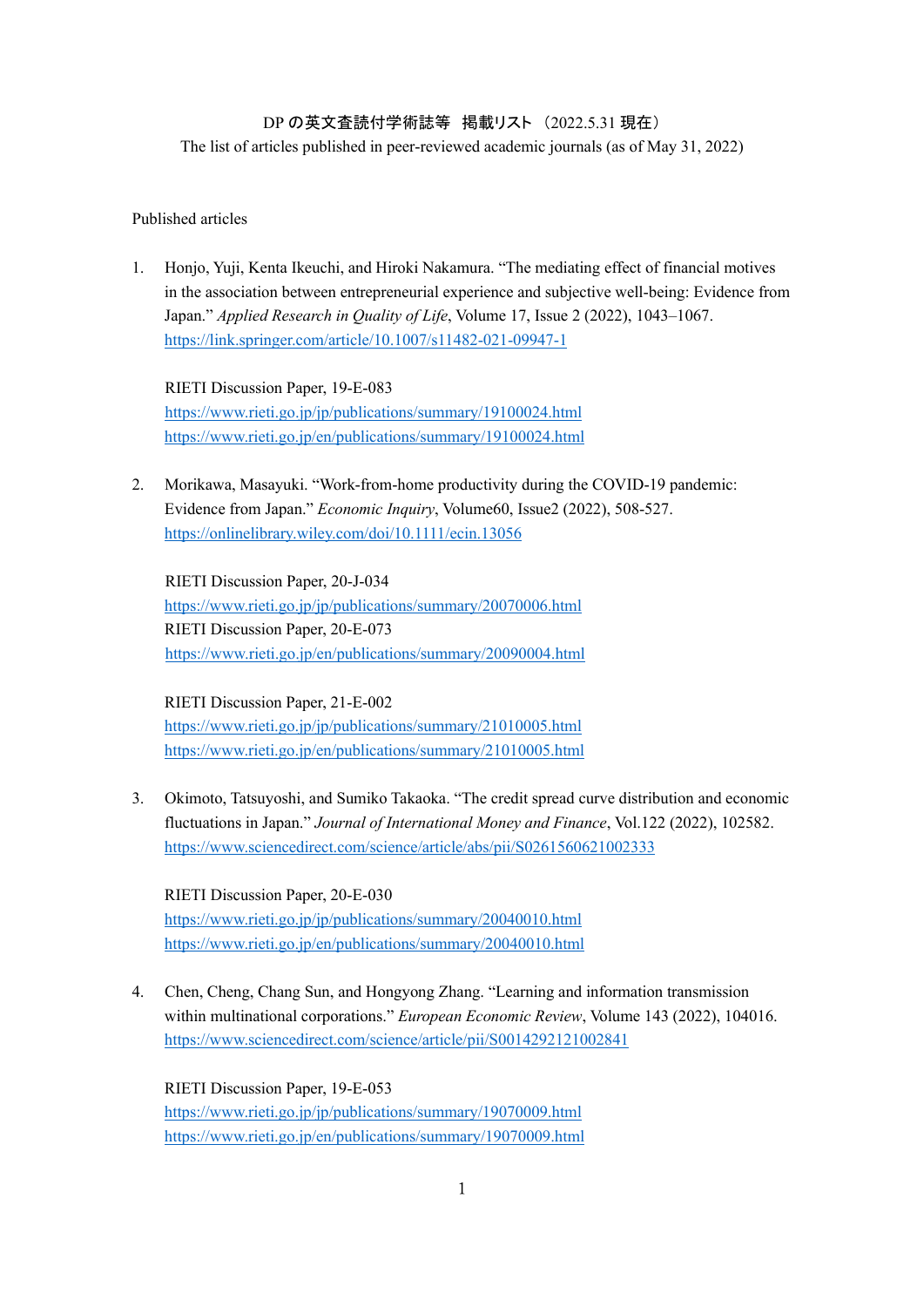- 5. Nishimura, Junichi, Sadao Nagaoka, Shinichi Akaike, and Mitsuaki Hosono. "Making university and industry research collaboration: Evidence from co-inventions in Japan." *Science and Public Policy*, Volume 49, Issue 2 (2022), 268–288. <https://academic.oup.com/spp/article-abstract/49/2/268/6462107?redirectedFrom=fulltext>
- 6. 植杉威一郎, 小野有人, 本田朋史, 荒木祥太, 内田浩史, 小野塚祐紀, 川口大司 , 鶴田 大輔, 深沼光, 細野薫, 宮川大介, 安田行宏, 家森信善「コロナショックへの企業の対 応と政策支援措置―サーベイ調査に基づく分析」,『経済研究』73 巻 2 号, 133-159, 2022 年.

(英文:Uesugi, Ichiro, Arito Ono, Tomohito Honda, Shota Araki, Hirofumi Uchida, Yuki Onozuka, Daiji Kawaguchi, Daisuke Tsuruta, Hikaru Fukanuma, Kaoru Hosono, Daisuke Miyakawa, Yukihiro Yasuda, and Nobuyoshi Yamori. "Firms' responses and policy measures to the COVID-19 pandemic -An analysis based on a firm survey-." *The Economic Review*, Volume 73, No. 2 (2022), 133-159.)

<https://www.ier.hit-u.ac.jp/Japanese/publication/ER/>

## RIETI Discussion Paper, 21-J-029

<https://www.rieti.go.jp/jp/publications/summary/21060012.html> <https://www.rieti.go.jp/en/publications/summary/21060012.html>

7. 冨浦英一, 伊藤萬里, 熊埜御堂央「新型コロナウイルス感染症に対応した企業の対面 接触削減とデジタル化・グローバル化 ―企業調査に基づく記述統計的考察―」,『経 済研究』73 巻 2 号, 117-132, 2022 年.

(英文:Tomiura, Eiichi, Banri Ito, and Hiroshi Kumanomido. "Reduced face-to-face contacts in Japanese firms during the COVID-19 pandemic -The impacts of digitization and globalization-." *The Economic Review*, Volume 73, No. 2 (2022), 117-132.) <https://www.ier.hit-u.ac.jp/Japanese/publication/ER/>

RIETI Discussion Paper, 21-J-031 <https://www.rieti.go.jp/jp/publications/summary/21070010.html> <https://www.rieti.go.jp/en/publications/summary/21070010.html>

8. Igarashi, Akira, Hirofumi Miwa, and Yoshikuni Ono. "Why do citizens prefer high-skilled immigrants to low-skilled immigrants? Identifying causal mechanisms of immigration preferences with a survey experiment." *Research & Politics*, Volume 9, Issue 2 (2022). <https://doi.org/10.1177/20531680221091439>

RIETI Discussion Paper, 21-E-048 <https://www.rieti.go.jp/jp/publications/summary/21060013.html> <https://www.rieti.go.jp/en/publications/summary/21060013.html>

9. Okazaki, Tetsuji, Ken Onishi, and Naoki Wakamori. "Excess capacity and effectiveness of policy interventions: Evidence from the cement industry." *International Economic Review*, Volume63, Issue (2022), 883-915. <https://onlinelibrary.wiley.com/doi/full/10.1111/iere.12554>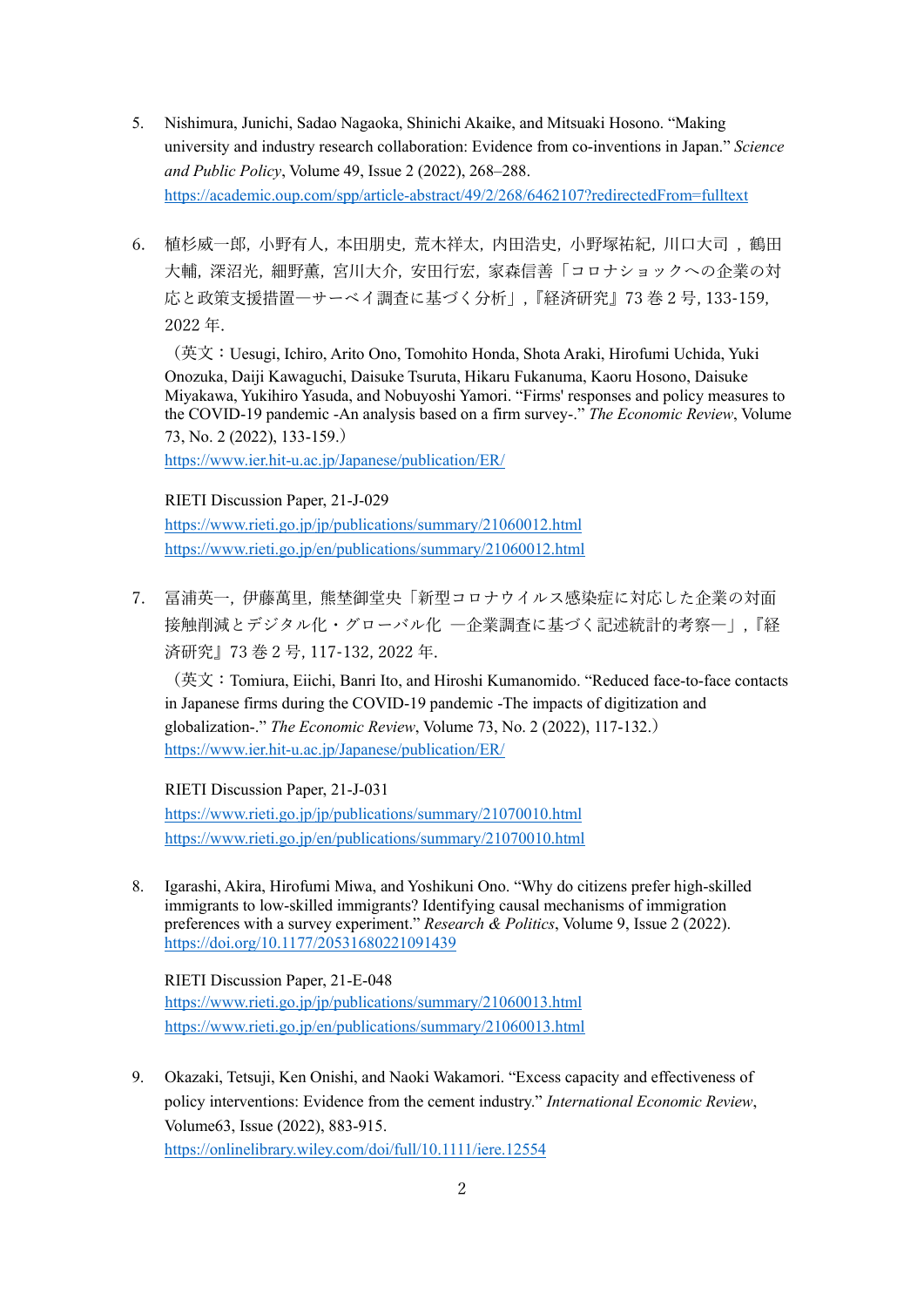#### RIETI Discussion Paper, 18-E-012

<https://www.rieti.go.jp/jp/publications/summary/18030007.html> <https://www.rieti.go.jp/en/publications/summary/18030007.html>

10. Luo, Changyuan, Chunxiao Si, and Hongyong Zhang. "Moving out of China? Evidence from Japanese multinational firms." *Economic Modelling*, Volume 110 (2022), 105826. <https://www.sciencedirect.com/science/article/abs/pii/S0264999322000724?via%3Dihub>

RIETI Discussion Paper, 20-E-077 <https://www.rieti.go.jp/jp/publications/summary/20100002.html> <https://www.rieti.go.jp/en/publications/summary/20100002.html>

11. Nagaoka, Sadao, and Isamu Yamauchi. "Information constraints and examination quality in patent offices: The effect of initiation lags." *International Journal of Industrial Organization*, Volume 82 (2022), 102839. <https://www.sciencedirect.com/science/article/pii/S0167718722000157>

RIETI Discussion Paper, 17-E-040 <https://www.rieti.go.jp/jp/publications/summary/17030049.html> <https://www.rieti.go.jp/en/publications/summary/17030049.html>

12. 小野塚祐紀「大学入試方法による学生の違い-出身高校ランクによる異質性」,『日本労 働研究雑誌Ⅰ 2022年5月号 (No.742).

(英文:Onozuka, Yuki. "Differences in admitted college students between written exam-based admissions and holistic admissions: Heterogeneity across high school ranks of origin." *The Japanese Journal of Labour Studies*, Volume 64, No.5 (No.742) (2022).) <https://www.jil.go.jp/institute/zassi/backnumber/2022/05/sum7.html>

RIETI Discussion Paper, 20-J-039 <https://www.rieti.go.jp/jp/publications/summary/20100012.html> <https://www.rieti.go.jp/en/publications/summary/20100012.html>

13. Miyakawa, Daisuke, Koki Oikawa, and Kozo Ueda. "Reallocation effects of monetary policy." *International Economic Review*, Volume63, Issue2 (2022), 947-975. <https://onlinelibrary.wiley.com/doi/abs/10.1111/iere.12558>

RIETI Discussion Paper, 18-E-056 <https://www.rieti.go.jp/jp/publications/summary/18080009.html> <https://www.rieti.go.jp/en/publications/summary/18080009.html>

14. Sasaki, Yuri, Yushi Yoshida, and Piotr Kansho Otsubo. "Exchange rate pass-through to Japanese prices: Import prices, producer prices, and the core CPI." *Journal of International Money and Finance*, Volume 123 (2022), 102599. <https://www.sciencedirect.com/science/article/abs/pii/S026156062200002X>